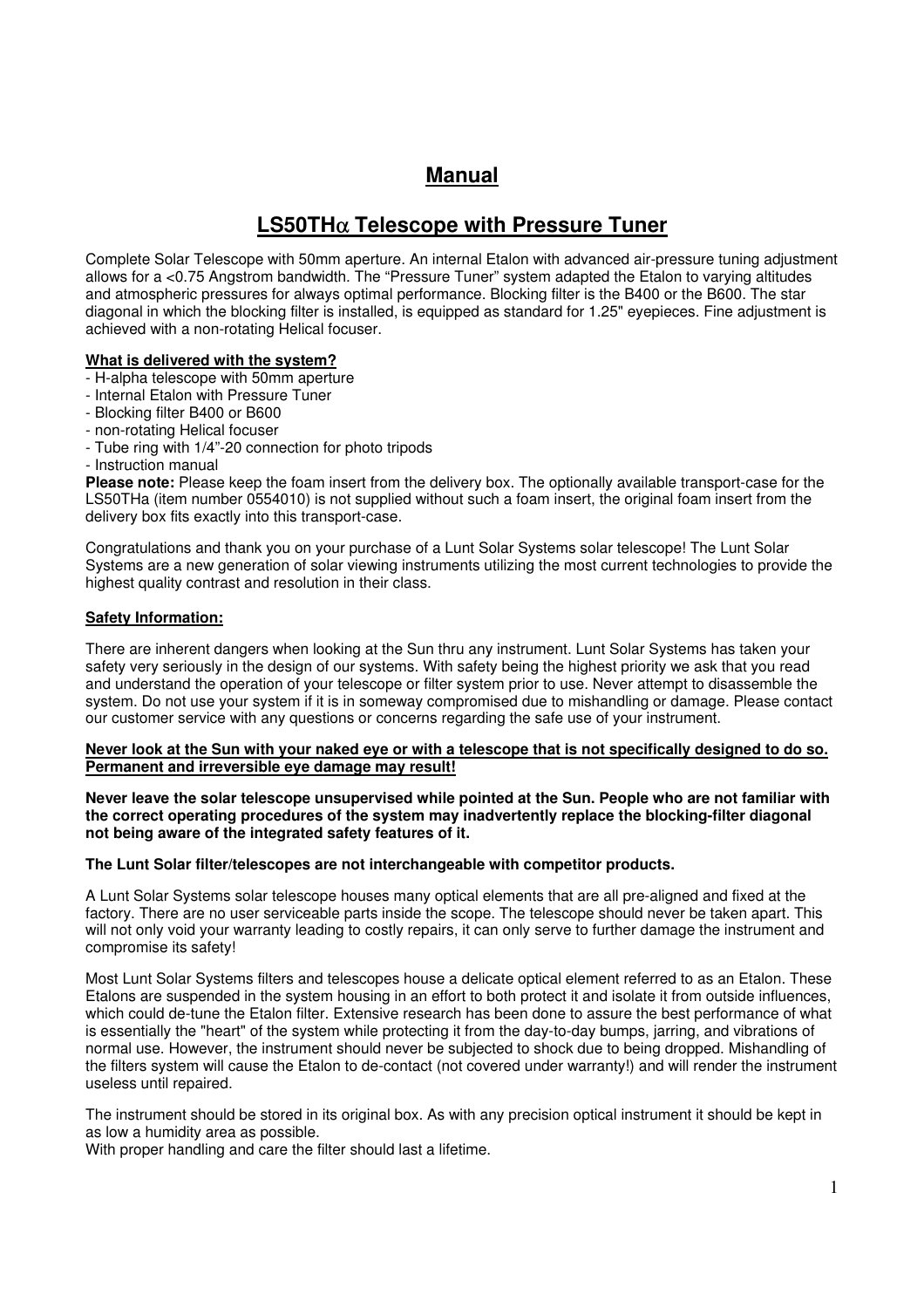# **Using the telescope:**

### **Note:**

- Please check before the telescope is removed from the transport box that the locking of the blocking filter is applied. Maybe it can happen elsewhere, that when removing the telescope the block filter slip out of the focuser and fall off.

# **Safety First!**

**- Always check any telescope before use. Do not use any telescope or filter that appears to be damaged. - The Blocking Filter diagonal must always be used with the Lunt telescope.**

Attach the telescope and clamshell to your mount of choice. There is a ¼-20 threaded hole on the underside of the clamshell. Attach the scope directly to a photographic tripod, or attach a Vixen-style dovetail plate to the clamshell for installing at a astronomical mount.

Slide the Blocking Filter into the focuser and lock it down with the thumb screw. Insert a low power eyepiece into the blocking filter. A 25 mm eyepiece is a good choice for a large field of view.

Point the telescope to the Sun. You can use the shadow of the front lens cell cast by the Sun onto the clamshell of your telescope. Center the shadow and you should be pretty close. Never attempt to use a conventional finder scope to locate the Sun! Look through the eyepiece. Do you see a fuzzy red ball? If not, make sure you have removed the dust cap from the front and check your alignment to the Sun. If the Sun is still not in the field of view of your eyepiece, move the telescope around a little while you are looking through it. Be patient, you will find it! Once you do, center the Sun and, if you have one, adjust the Sol-Searcher so that it is correctly aligned to your scope.

Now it's time to focus. Your goal is to get the edge of the Sun as sharp as possible. Focus is achieved using the helical style eyepiece focuser.

**Tuning:** Here is where the magic begins. On the side of the scope is a large black cylinder on a brass barrel. This cylinder is the Pressure Tuning system for the LS50THaPT. The black handle of the cylinder has a short start-thread attaching it to the brass cylinder. Unscrew the black handle completely. There may be some resistance and a faint "popping" sound. That's normal when adjusting pressure for your altitude. Carefully install the handle onto the cylinder, engaging the threads about one turn. While looking through the eyepiece, gently turn the black handle clockwise onto the cylinder. There will be little resistance at first, but as the pressure in the cylinder builds, the resistance increases slightly. As you turn the cylinder, centering the 656.28 nm wavelength on- band, you should see features come into view. Continued tuning will result in the wavelength shifting past 656.28 nm, and details will begin to disappear. Fine-tune for the best images.



A few details regarding the pressure tune system. The amount of pressure being supplied to the etalon cavity is minimal. It is the equivalent of going from -150m below sea level to about 3,000m. Or around 0.1 Bar, there is no risk of explosion. We are dealing with only a fraction of 1 atmosphere. When not in use we recommend that you release the pressure by simply backing off the black handle from the cylinder body. If the system unthreads completely, simply thread it back on 1 turn. It is not necessary to re-set the system every time it is used. Resetting may only be required if the system has been sitting for a long period of time.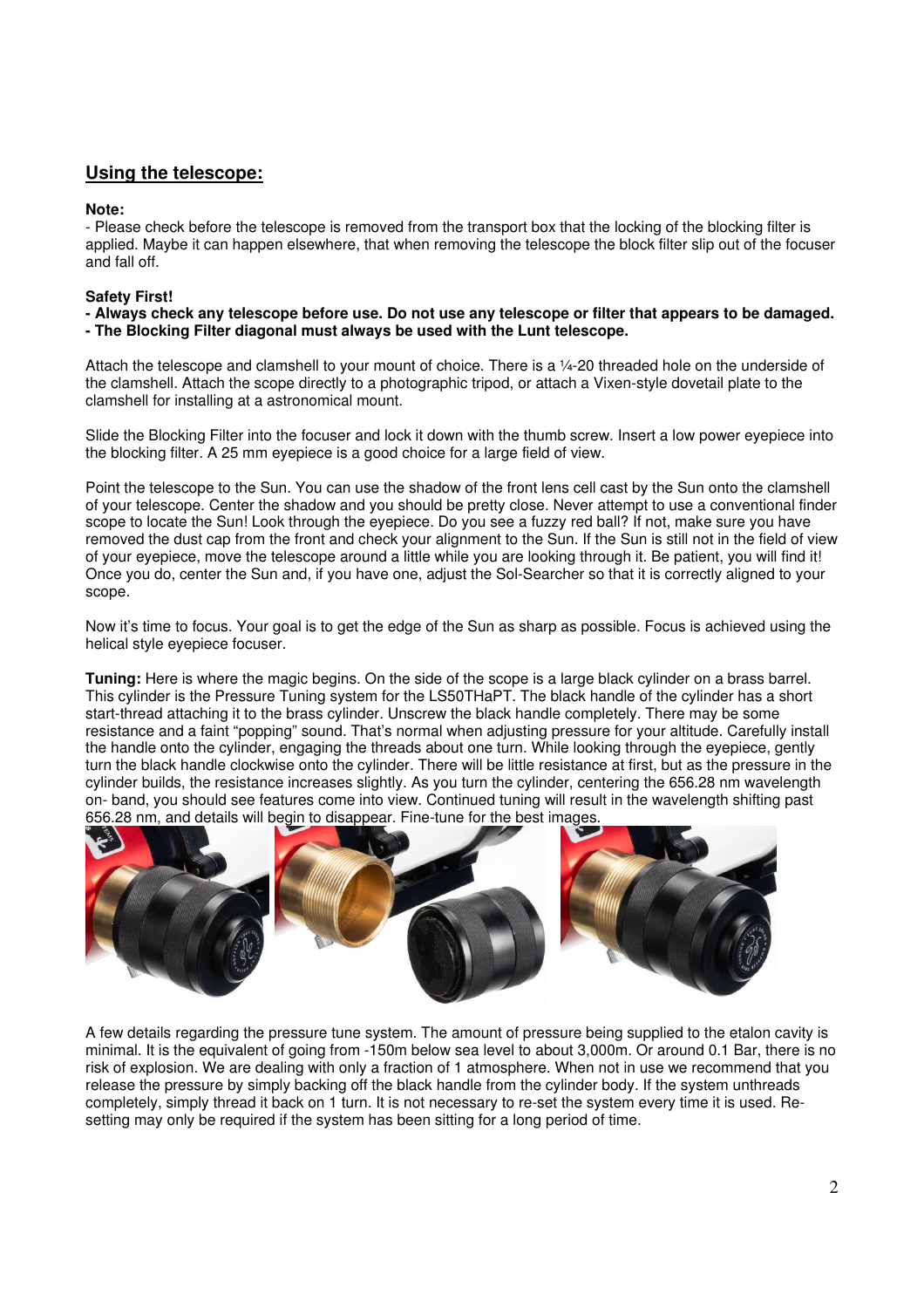**Re-Focus:** When you feel you have tuned effectively, re-focus the telescope. The finer details should come into view. Try to relax the eye while observing and let the details come to you.

**Change the eyepiece:** When you have a good feel for observing at lower magnifications try to increase the magnifications in small steps. Place an interesting artifact in the center of the field. Replace the 25mm with a 8 - 12mm eyepiece. Look thru the eyepiece and re-focus carefully. The image has dimmed slightly due to higher magnification but the details should be easier to see. You can push the magnification as seeing conditions allow.

**Seeing conditions:** Please note that seeing conditions can affect the performance of your telescope in H-alpha wavelength. Cloud cover, wind, humidity, and air turbulence caused by heat play a major role and can complicate the observation of details.

#### **Double-Stacking:**

Double stacking is also possible with the LS50THa telescope. The additionally available double-stack filters LS50C (item number 0550210) can be simply screwed onto the front of the LS50THa, no additional adapters are required. This will reduce the bandwidth to <0.55 Angstroms. This significantly increases the contrast on the surface of the sun, which makes much more details visible on the solar surface.

#### **Recommended accessories:**

- LUNT dovetail bar LS100PS for installing the telescope at astronomical mounts (item number 0554401)
- LUNT Sol-Searcher (item number 0554301)
- LUNT LS7-21ZE zoom-eyepiece 7.2mm to 21.5mm (item number 0554501)
- LUNT transport-case for LS50THa (item number 0554010)

 **Please note:** Please keep the foam insert from the delivery box. The optionally available transport-case for the LS50THa (item number 0554010) is not supplied without such a foam insert, the original foam insert from the delivery box fits exactly into this transport-case.